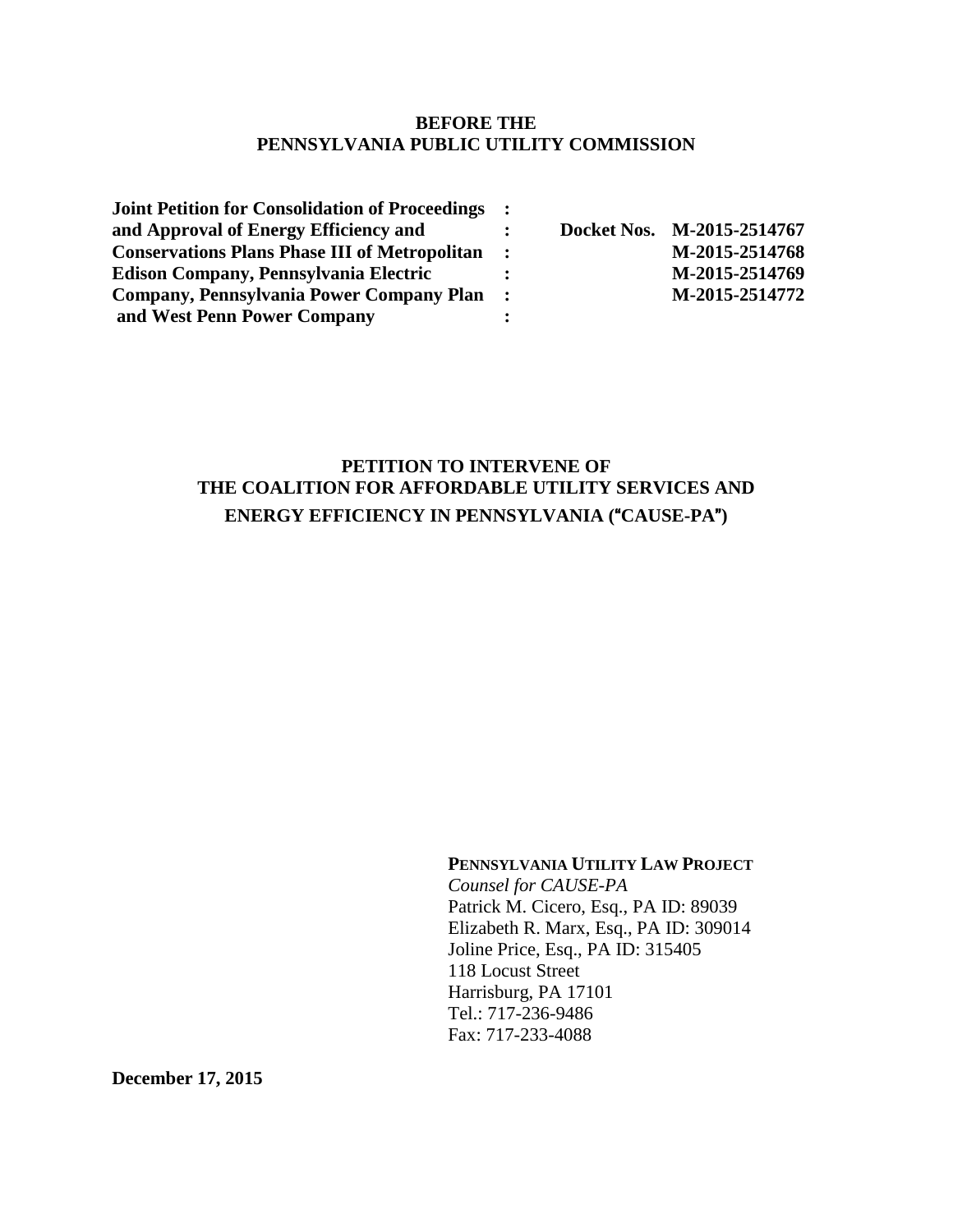The Coalition for Affordable Utility Services and Energy Efficiency in Pennsylvania ("CAUSE-PA"), through its counsel at the Pennsylvania Utility Law Project, hereby files this Petition to Intervene in the captioned proceeding, pursuant to the provisions of the Rules of Practice and Procedure of the Pennsylvania Public Utility Commission ("PUC" or "Commission"), 52 Pa. Code §§ 5.71-5.76, and in support, states as follows:

- 1. Act 129 of 2008 ("Act 129") charged the Pennsylvania Public Utility Commission ("Commission") with the task of developing an energy efficiency and conservation program ("EE&C Program") The Act also established energy efficiency ("EE") and peak demand reduction ("PDR" or "DR") targets that each electric distribution company ("EDC") with at least 100,000 customers had to meet by May 31, 2011 and/or May 31, 2013.
- 2. Pursuant to Section 2806.1(C)(3) of Act 129, the Commission was also charged with evaluating the costs and benefits of the EE&C Program by November 30, 2013 and every five years thereafter.
- 3. On June 11, 2015, after receiving comments and reply comments from the Companies and other interested parties, the Commission issued an Energy Efficiency and Conservation Phase III Implementation Order ("Implementation Order"), setting consumption reduction and demand reduction targets for each Electric Distribution Company ("EDC") with at least 100,000 customers. The Commission issued a clarifying order on August 20, 2015.
- 4. On November 23, 2015, Metropolitan Edison Company ("Met-Ed"), Pennsylvania Electric Company ("Penelec"), Pennsylvania Power Company ("Penn Power") and West Penn Power Company ("West Penn Power") (collectively "First Energy" or "the Companies") jointly filed a Petition with the commission for approval of their Phase III Energy Efficiency and Conservation Plans ("Phase III EE&C Plans" or "Phase III Plans").
- 5. Notwithstanding its filing of the instant Petition to Intervene, which would preserve CAUSE-PA's right to fully participate in the litigated proceeding, CAUSE-PA preserves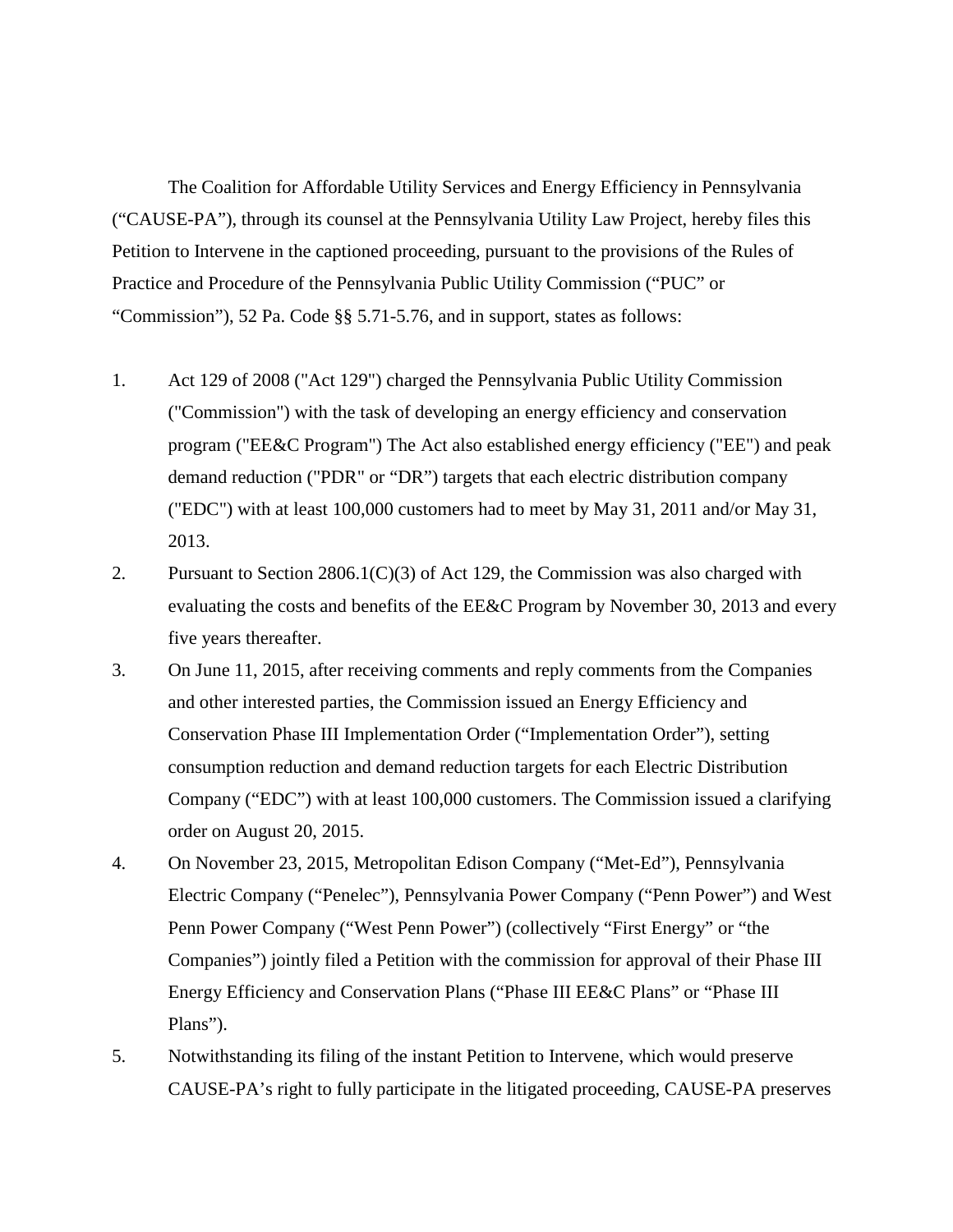its right to file responsive pleadings and/or comments by the January 4, 2016 deadline set forth in the December 12, 2015 Notice published in the Pennsylvania Bulletin.

- 6. Eligibility to intervene in Commission proceedings is governed by 52 Pa. Code § 5.72, which provides in relevant part that "[a] petition to intervene may be filed by a person claiming a right to intervene or an interest of such nature that intervention is necessary or appropriate to the administration of the statute under which the proceeding is brought." 52 Pa. Code § 5.72(a).
- 7. Section 5.72 further provides that the right or interest may be one "which may be directly affected and which is not adequately represented by existing participants, and as to which the petitioner may be bound by the action of the Commission in the proceeding." 52 Pa. Code. § 5.72(a) (2).
- 8. Even though Section 5.72 speaks of the rights of a "person" to intervene, the Commonwealth Court has consistently stated that "an association may have standing as a representative of its members …as long as an organization has at least one member who has or will suffer a direct, immediate, and substantial injury to an interest as a result of the challenged action, [i.e., is aggrieved, the organization] has standing." *Energy Cons. Council of Pa. v. Pa. P.U.C.*, 995 A.2d 465, 476 (Pa. Commw. 2010) (alteration in original) (*citing Tripps Park v. Pa. P.U.C.*, 415 A.2d 967 (Pa. Commw. 1980); *Parents United for Better Schools v. School District of Philadelphia*, 646 A.2d 689 (Pa. Commw. 1994)).
- 9. CAUSE-PA is an unincorporated association of low-income individuals that advocates on behalf of its members to enable consumers of limited economic means to connect to and maintain affordable water, electric, heating and telecommunication services.
- 10. CAUSE-PA membership is open to moderate and low income individuals residing in the Commonwealth of Pennsylvania who are committed helping low-income families maintain affordable access to utility services and achieve economic independence.
- 11. CAUSE-PA is located, c/o the Pennsylvania Legal Aid Network, at 118 Locust Street, Harrisburg, PA 17101.
- 12. CAUSE-PA has interests in the impact that the proposed Energy Efficiency and Conservation Program has on moderate and low income residential customers. These interests are not adequately represented by other participants.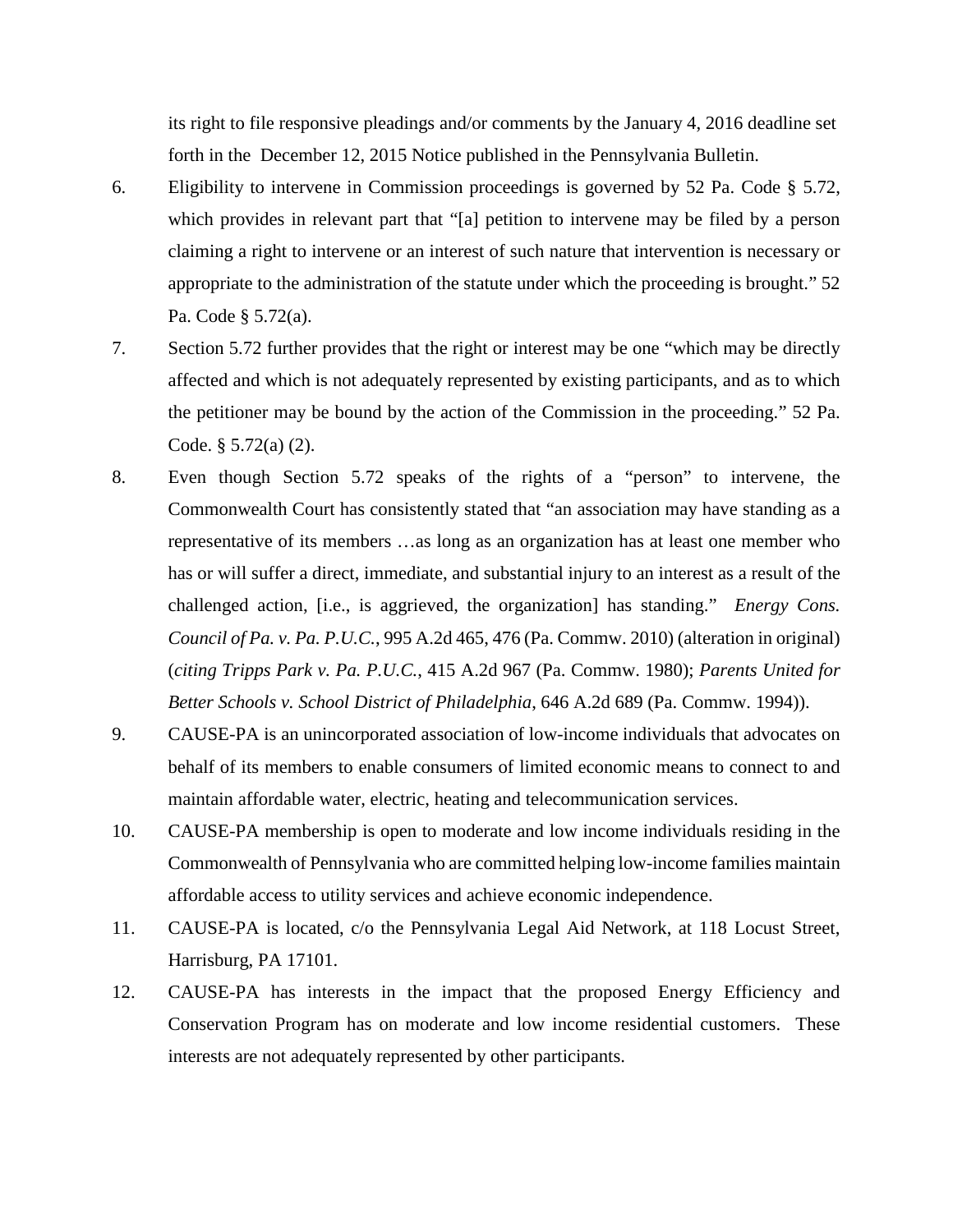- 13. At least five members of CAUSE-PA are customers of First Energy Companies and will be directly affected by the outcome of this proceeding.<sup>[1](#page-3-0)</sup>
- 14. Because at least one member of CAUSE-PA has or will suffer a direct, immediate, and substantial injury to an interest as a result of this proceeding, CAUSE-PA has standing to intervene. *See Energy Cons. Council of Pa.,* 995 A.2d at 476.
- 15. CAUSE-PA is represented in this proceeding by:

Patrick M. Cicero, Esquire Joline Price, Esquire Elizabeth R. Marx, Esquire **Pennsylvania Utility Law Project** 118 Locust Street Harrisburg, PA 17101 Telephone: 717-236-9486 Facsimile: 717-233-4088 E-mail: [pulp@palegalaid.net](mailto:pulp@palegalaid.net)

Counsel for CAUSE-PA consents to the service of documents by electronic mail to [pulp@palegalaid.net,](mailto:pulp@palegalaid.net) as provided in 52 Pa. Code § 1.54(b)(3).

- 16. CAUSE-PA has reviewed First Energy's EE&C Petition and identified a number of issues presented by the filing which may affect its members. CAUSE-PA anticipates that additional issues may arise as a more comprehensive review of the filing is undertaken.
- 17. It is critical for CAUSE-PA to intervene in the proceeding to resolve potential negative aspects of First Energy's Plan and to ensure that the positive aspects of the Plan are not changed.
- 18. CAUSE-PA asserts that First Energy's Act 129 Phase III Plans must be thoroughly reviewed through discovery and an evidentiary hearing, at which all parties are provided an opportunity to submit expert testimony on the record and to fully participate in the proceeding.

 $\overline{a}$ 

<span id="page-3-0"></span><sup>&</sup>lt;sup>1</sup> Linda Bergman (WPP), Nancy Gibson (Penelec), Genora Gosha (Penelec), Linda Morris (Penelec), and Gladys Tullis (Penn Power) are members of CAUSE-PA.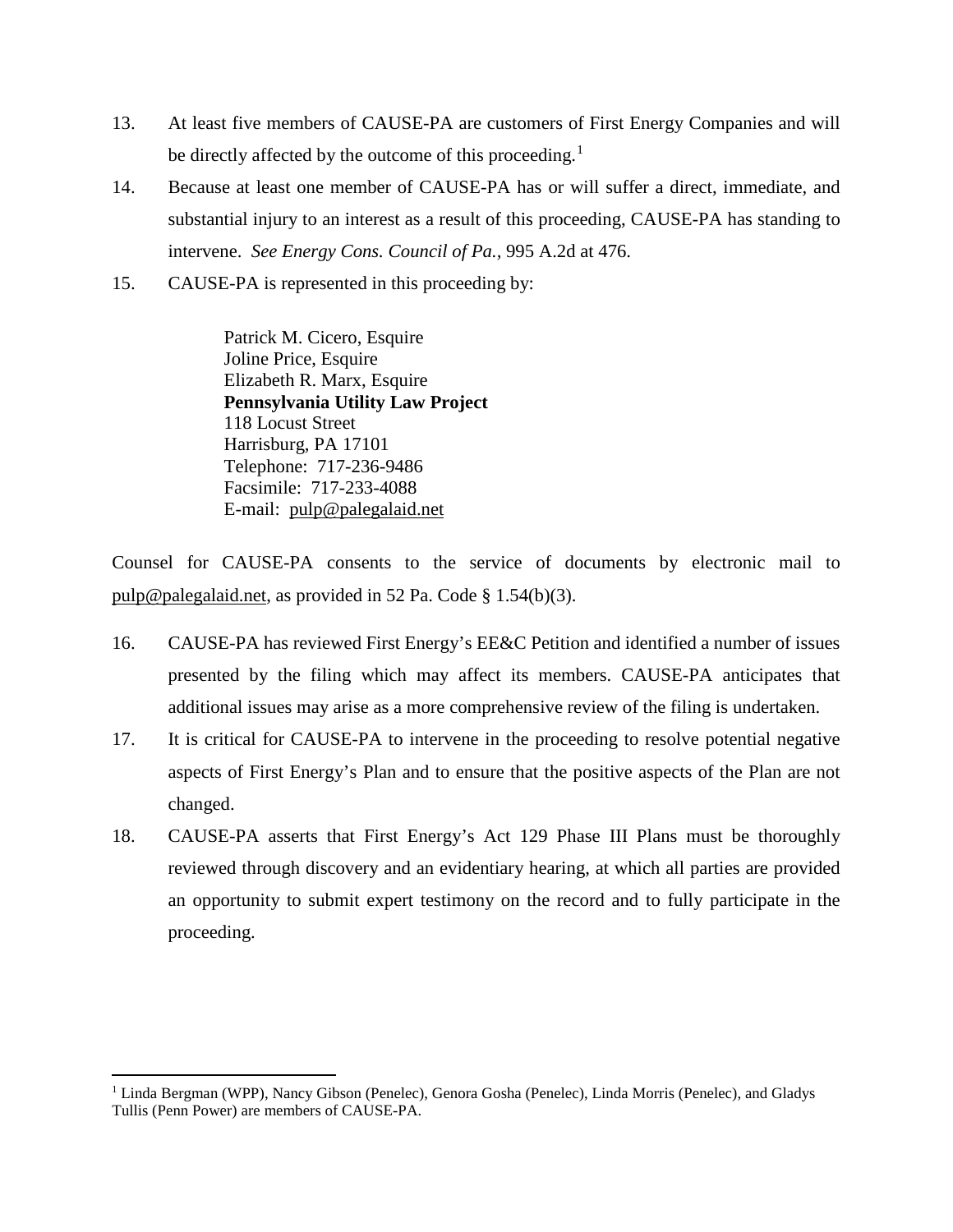WHEREFORE, CAUSE-PA respectfully request that the Public Utility Commission, through its Office of Administrative Law Judge:

- (1) enter an order granting CAUSE-PA full status as an intervener in this proceeding with active party status;
- (2) set forth a procedural process and schedule for litigation in the instant proceeding which allows for full and meaningful participation of all parties, including the submission of expert testimony; and
- (3) grant such other relief as is just and appropriate.

Respectfully submitted,

**PENNSYLVANIA UTILITY LAW PROJECT** *Counsel for CAUSE-PA*

un his

Patrick M. Cicero, Esq., PA ID: 89039 Joline Price, Esq., PA ID: 315405 Elizabeth R. Marx, Esq., PA ID: 309014 118 Locust Street Harrisburg, PA 17101 Tel.: 717-236-9486 Fax: 717-233-4088 December 17, 2015 [pulp@palegalaid.net](mailto:pulp@palegalaid.net)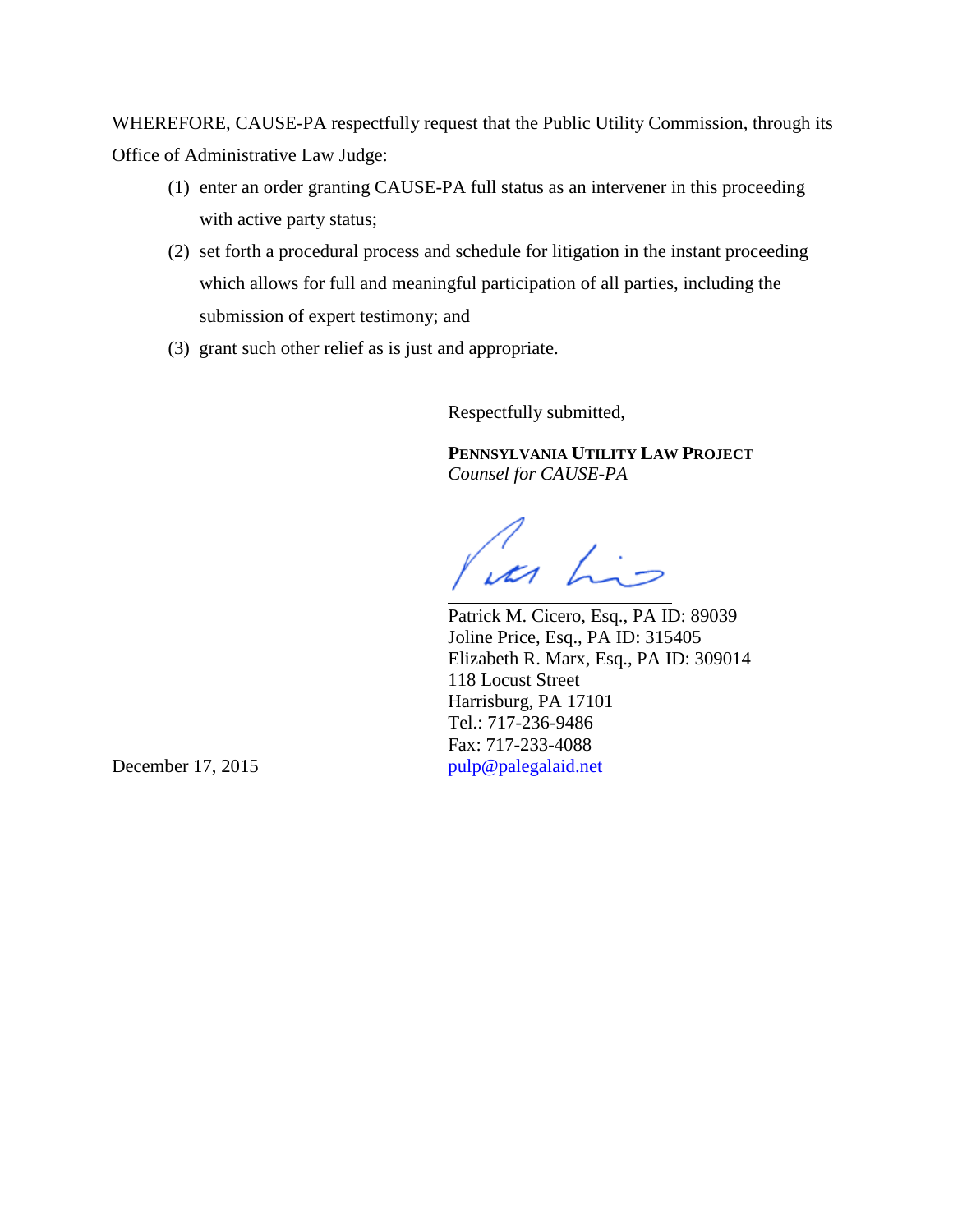#### **Verification**

I, **Linda Bergman**, a member of the Executive Committee of the Coalition for Affordable Utility Services and Energy Efficiency ("CAUSE-PA"), on behalf of CAUSE-PA, hereby state that the facts contained in the foregoing pleading are true and correct to the best of my knowledge, information and belief, that I am duly authorized to make this Verification, and that I expect to be able to prove the same at a hearing held in this matter. I understand that the statements herein are made subject to the penalties of 10 Pa.C.S. § 4904 (relating to unsworn falsification to authorities).

Linda Dugman Linda Bergman

On behalf of the Executive Committee of the Coalition for Affordable Utility Services and Energy Efficiency in Pennsylvania (CAUSE-PA)

Date: December 17, 2015